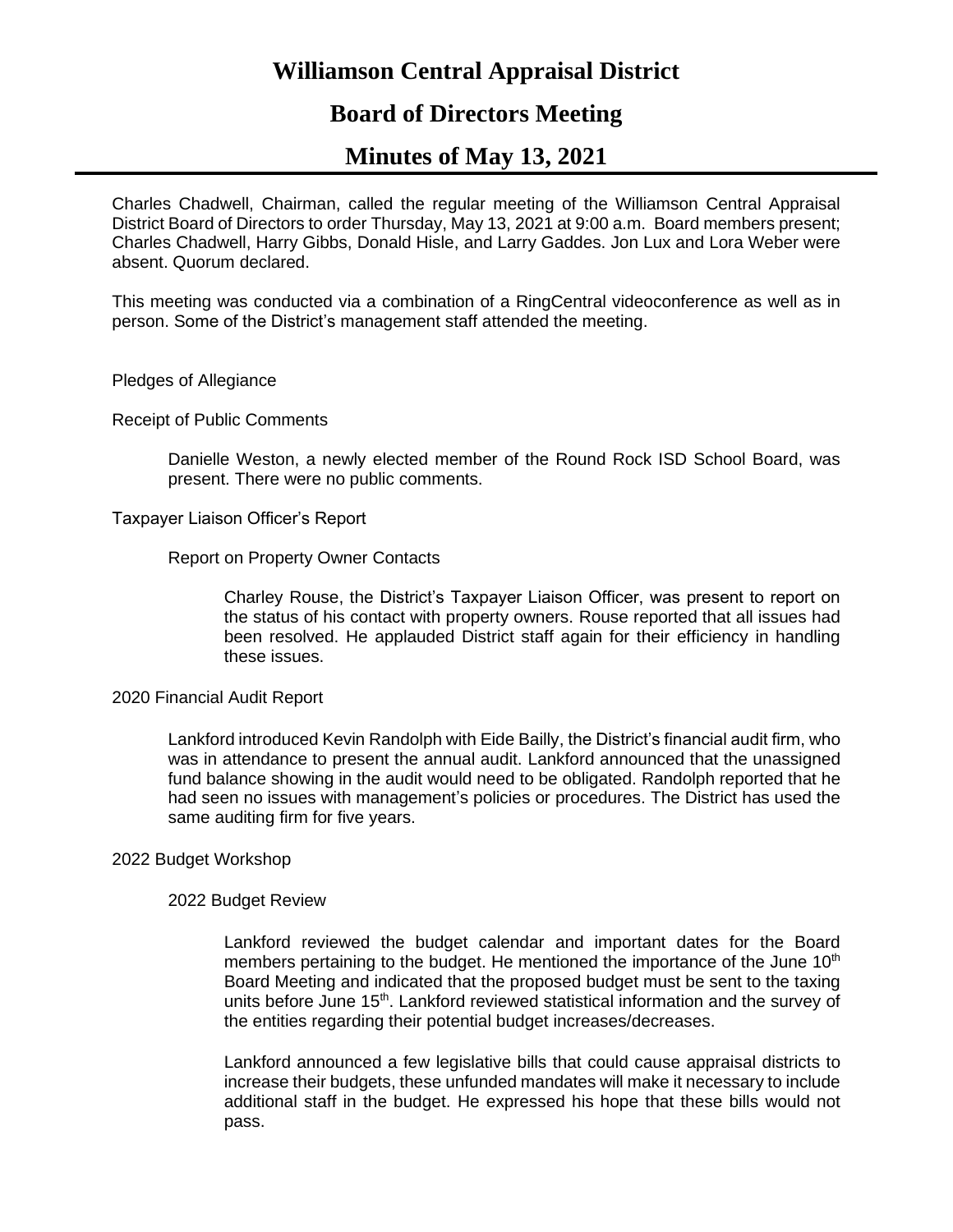Senate Bill 63 was discussed. This bill includes a 10-year limit (five terms) for Board of Directors members. If this bill passes, this will mean that both Gibbs and Chadwell would be serving their last term. Lankford announced that the latest version of the bill appears that this will only affect future terms of Board members, not current terms of members.

Lankford discussed that Senate Bill 63 was also proposing that agricultural exemption applications (as well as all other exemptions) must be worked and determined within 90 days. He announced that the District would need at least one more position in the Agricultural department to assist with this task if this bill passes. Electronic reminders for hearings for all property owners that schedule a protest, and their costliness, were discussed. Lankford estimated that the District would need an added three appraisers to handle this additional work.

Lankford discussed the changes that would be brought by House Bill 988. This bill addresses communications regarding value by taxing units with employees of the appraisal district. It also has a section that pertains to a change in use for agricultural properties. These bills will require additional work by the appraisal district. Lankford reported that the District was currently on the verge of needing an additional agricultural appraiser and if this bill passes, one would definitely be needed. Lankford mentioned that this bill also requires that each appraisal record have a unique account number, indicating that the District would need to hire an independent fee appraiser for each individual parcel instead of appraising as a whole on Commercial accounts; this would incur additional work and expense in this department. He indicated that this bill would also change the way the District does its property owner protest scheduling since this would mandate that the informal and formal meetings be separated by five days instead of going directly from the informal meeting to the formal meeting with the Appraisal Review Board (ARB). Additional appraisers as well as ARB members would be necessary.

Lankford mentioned the growth the District had experienced and the need for two additional staff members in different departments. He indicated that he was proposing a total of eight new staff positions. Lankford also announced that the salary range for the District's customer service technicians was in need of review. He recommended a ten percent increase.

Chadwell requested that Lankford include a two percent merit salary calculation.

Lankford mentioned that the legislature is working towards a bill that would eliminate the need for the property owner postcard and are instead proposing to place this notification of the breakdown of individual local property taxes on the appraisal notice. Discussion followed.

#### WCAD Building Payoff

Lankford announced that later in the meeting he would recommend utilizing the District's current building reserve monies to pay off the building in January of 2022. He indicated that this payoff amount would be around \$212,000.

#### Employee Longevity

Lankford provided the Board with a staff longevity pay comparison between the District and other entities as well as the District and other appraisal districts. He recommended increasing the District longevity to an average of \$1,000 for current staff. He mentioned wanting to stay competitive with other taxing units in the area.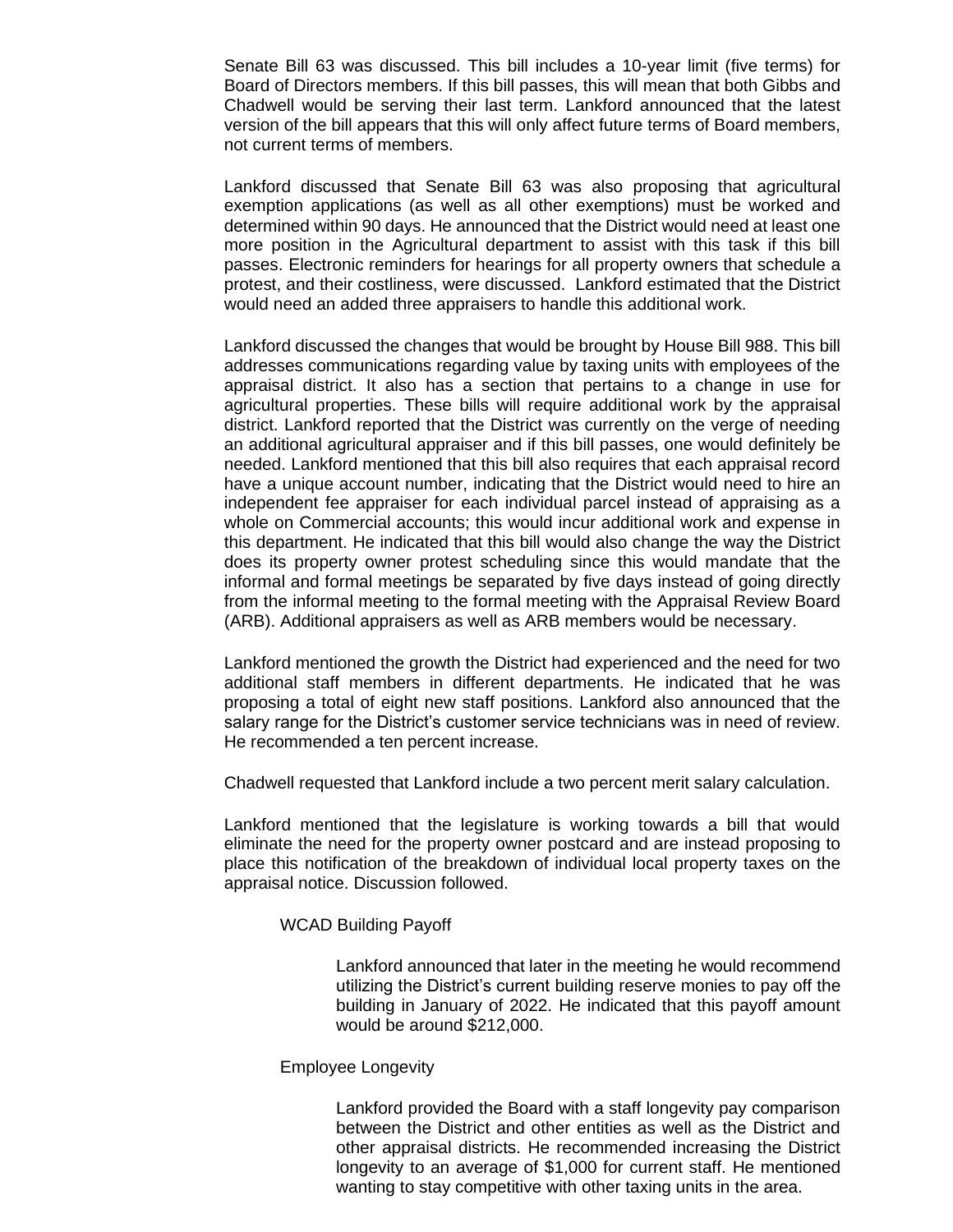Building Short Lived Items

Lankford announced that each year the District sets aside money for possible replacement items for the building. He indicated that two of the District's heating and air conditioning units were at the end of their life and in need of replacement.

## Major Equipment Replacement Items

Lankford also reviewed the District's technology equipment in need of replacing. He announced that two of the District's computer servers were needing to be replaced.

# Assigned Obligated Funds

## Prefunded COLA for Retirees

Lankford announced that in 2017 the District had pre-funded a cost-of-living adjustment (COLA) for its retirees. He felt that it would be appropriate to provide a one percent flat increase to be taken from the District's surplus funds. He announced that this could be pre-funded, which would keep the District from affecting its unfunded liability with Texas County & District Retirement System (TCDRS).

The Board recessed at 11:11 a.m. and returned at 11:18 a.m.

## Consent / Possible Action Items

*The consent agenda includes non-controversial and routine items that the Board may act on with one single vote. Any Board member may pull any item from the consent agenda in order that the Board discuss and act upon it individually as part of the regular agenda.*

#### Consent Agenda Items:

Approval of Minutes of the Board of Directors for the regular meeting – April 8, 2021

Monthly Financials

Quarterly Investment Report

Quarterly Taxing Unit Payments

Hisle moved to approve items A-D on the consent agenda. Chadwell seconded. The motion carried 3-0. Hisle, Chadwell and Gibbs voted for. No members voted against.

#### 2020 Financial Audit Report

Hisle made a motion to approve the 2020 Financial Audit Report as presented. Gibbs seconded. The motion carried 3-0. Hisle, Gibbs and Chadwell voted for. No members voted against.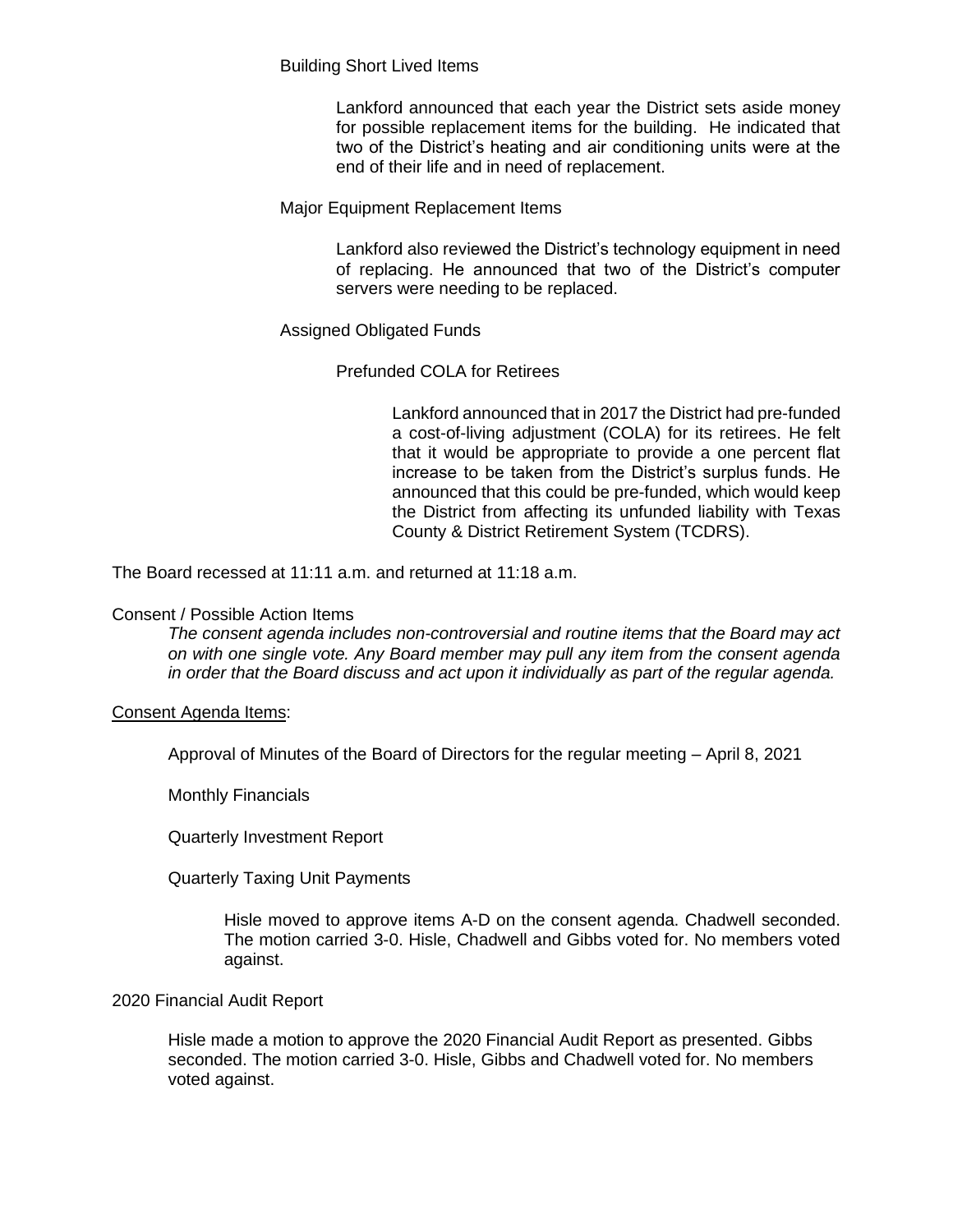Lankford reviewed the assigned obligated funds. He reminded the Board that they are able to place these monies in any reserve account of their choosing, they could buy the budget down, or give the monies back to entities.

Hisle made a motion to move \$150,292 from unobligated funds in the audit to pre-fund the TCDRS one percent COLA. Also, take \$300,000 of the unobligated funds to buydown the 2022 budget and \$51,341 to be placed in the Contingency Reserve account. Gibbs seconded. The motion carried 3-0. Hisle, Gibbs and Chadwell voted for. No members voted against.

#### Appraisal Review Board Attendance Policy

Lankford announced that Carol Frey, the Chair of the ARB, had worked with Roy Armstrong, the ARB's attorney, to create an attendance policy for the ARB. Frey, who was present virtually at the meeting, indicated that the policy had been cleared with both the Districts' attorney as well as the ARB's attorney. It was clarified that the adoption of this policy must be done by the Board of Directors.

Hisle made a motion to approve the Appraisal Review Board Attendance Policy as presented. Gibbs seconded. The motion carried 3-0. Hisle, Gibbs and Chadwell voted for. No members voted against.

#### Building Short Lived Items

Hisle made a motion to take \$26,650 from the building reserve account to replace two troublesome heating and air conditioning units. Gibbs seconded. The motion carried 3-0. Hisle, Gibbs and Chadwell voted for. No members voted against.

#### Major Equipment Replacement Items

Hisle made a motion to take \$34,045 from the technology short-lived reserve account to replace two servers. Gibbs seconded. The motion carried 3-0. Hisle, Gibbs and Chadwell voted for. No members voted against.

#### Board Member Email Addresses for Website

Chadwell had requested an addition to the Board's agenda regarding Board member email addresses being included on the District's website. He indicated that this item did not need to be addressed at this meeting, but that he would like it to be considered for transparency and accessibility. Gaddes mentioned that he felt it was commonplace for commissioners and city managers email addresses to be published on their websites; however, he also expressed his concern that it be made clear to the public that Board members cannot speak about specific property issues. The Texas Property Tax Code prohibits Board members from addressing these issues.

Gibbs expressed his apprehension and indicated he felt the Board's transparency was good. He mentioned he did not feel it was necessary for the Board members to address the general public when it comes to District related issues, that this should be done by the Chief Appraiser. It was also mentioned that the system for appraisal districts is different than for elected officials.

The Board also discussed the responsibilities of the District's Taxpayer Liaison Officer (TLO) and that one of the reasons appraisal districts have TLO's is to review and address complaints, comments, and suggestions. The Board was reminded that the public does have the ability to attend Board meetings to express their opinion. Discussion followed. The Board's Public Access Policy was discussed.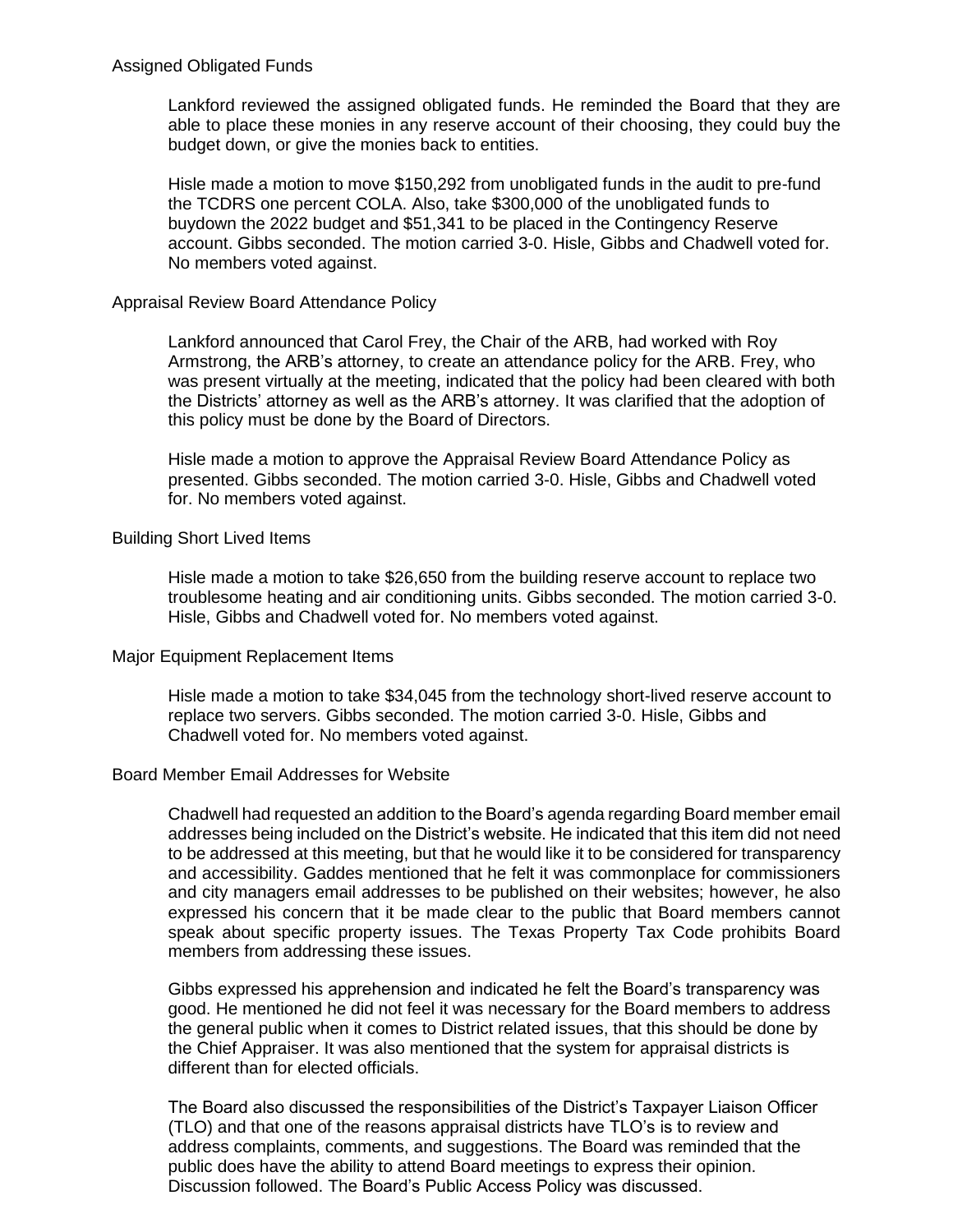#### Video Recording of Board Meetings

Chadwell had also requested that the Board consider providing a recording, for the public, of its meetings. He indicated that he would like the ability to review these recordings following meetings. Lankford reminded the Board that the District does generally audio record these meetings; however, only the minutes are shared on the District's website. He mentioned that very few members of the public visit the Board minutes page on the website and therefore did not feel it would be necessary to include a recording. Chadwell mentioned transparency and the increased public interest in appraisal district operations. Gibbs felt the District shows great transparency. Gaddes mentioned a legislative bill that may pass that requires a video recording of Board meetings. Lankford reminded the Board that, each legislative year, the District conducts a complete review of each bill and ensures compliance with its policies and procedures. He also indicated that the Legislative Committee he is a part of is still reviewing if this bill applies to the Board of Directors and the Appraisal Review Board.

## Chief Appraiser Evaluation & Compensation Process

Chadwell requested that the Chief Appraiser Evaluation and Compensation Process agenda item be postponed once again so that Lux and Weber can be in attendance for this review. He indicated that he would forward the review document to the other members.

## Chief Appraiser's Report

## WCAD Presentations

Lankford announced that he had presented a value overview to both the Williamson County Commissioners Court as well as the City of Georgetown Council. He indicated that soon he would be presenting the same information to the City of Round Rock.

#### Legislative Updates

Lankford announced that the legislative updates had been covered earlier in the meeting.

#### Foxy AI Update

Lankford reminded the Board members that Foxy AI (artificial intelligence) had previously been hired by the District to review quality classes of homes in Williamson County. He mentioned that the artificial intelligence feature provides consistency and expediency in a process that District appraisers would have to do manually. Lankford announced that the District was the first appraisal district to utilize this type of software for this type of purpose. He indicated that manually doing this work would have cost around \$738,000; by utilizing Foxy AI, the District was able to get this work done for \$19,914.

#### WCAD Initiatives

Lankford provided a protest season update. He reminded the Board that this was the first year that the sales comparison grid was included, and the tax estimate was removed from the appraisal notice. The sales comparison grid shows the owner how their property compares to those like it. He announced that, due to the pandemic and home sales, the public is more familiar with the real estate market than ever before.